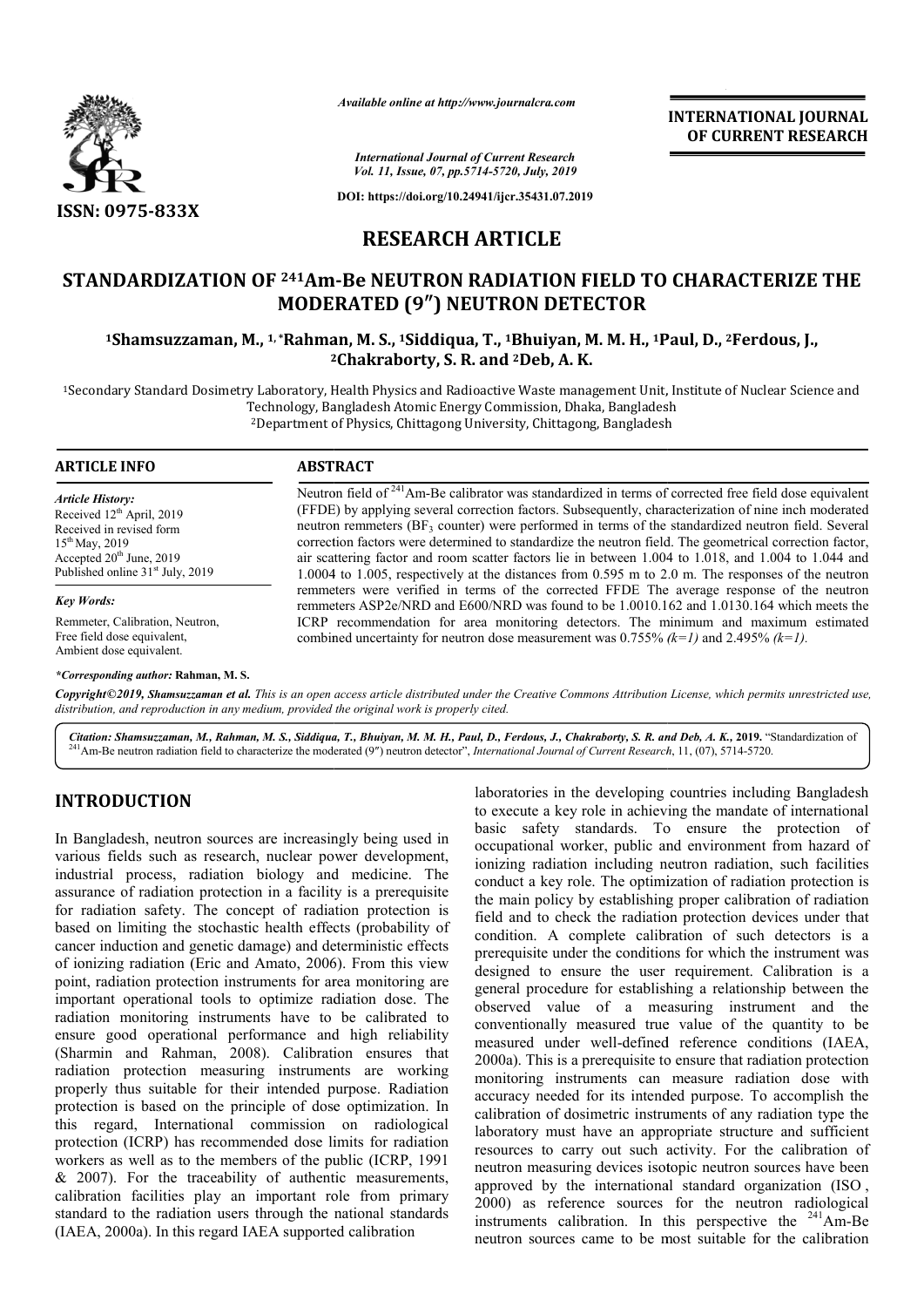purpose (Jozefowicz *et al.,* 2004). In order to update the calibration process of the neutron detectors, secondary standard dosimetry laboratory (SSDL) of Bangladesh Atomic Energy Commission has acquired an OB 26/1 irradiation system manufactured by Buchler GmbH based on an <sup>241</sup>Am-Be source (Buchler, 1986). Ideally, this source should be free-inair to comply with ISO-8529-1 (ISO, 2001) recommendations, requiring a well-known spectrum and fluence rates, so that the device response or calibration factor should be independent of the calibration facility or experimental techniques employed. For this reason, in the case of calibration procedures for instruments with neutron sources and gamma sources, if instruments are able to respond to scattered neutrons and gamma radiation and to the source used during the process, it is necessary to determine corrective environmental factors in the room in which the procedure is performed for the neutron (Eisenhauer *et al.,* 1987; Eisenhauer *et al.,* 1982; Vega-Carrillo *et al.,* 2007). According to ISO 8529-2, ISO 8529-3 and ISO 10647 (ISO, 1998 & 2000) a room for instrument calibration sources must submit a neutron scattering contribution as low as possible, but in no case may cause an increase in instrument reading more than 40%. For this purpose, there are three established methods for correcting the effect of scattering: semi-empirical, the cone of shadow and the polynomial fit. In the experiments semi-empirical method was used to estimate the expected changes in the primary neutron spectrum for scattering contribution compared with the free-in-air situation. Generally, the observed scattering factors in a radiation room are: own room scattering, attenuation of neutrons through the air, scattering due to air in the room, scattering due equipment with hydrogenated compounds and spectral effects. Among them, presently three influencing scattering factors such as Room scatter correction ( $F_{RS}$ ), Air scatter correction ( $F_{AS}$ ) and Geometrical correction factor  $(F_g)$  are estimated to characterize accurately the neutron beam resulting from the delivered set-up at different source to surface distances (SDDs), emphasizing on irradiation positions. In the present study, the characterization of the neutron field is performed based on the calculated FFDE and measured neutron dose equivalent using two neutron area dosimeters based on Boron Trifluoride  $(BF_3)$ detectors (ASP2e/NRD #9177/2628 and E600/NRD#9072/ 2616). The aim of this article is to present the results of neutron radiation field standardization performed in a comparative manner with the experimental and calculated FFDE at SSDL facility for characterizing the typical nine inch remmetrs using for radiation protection in neutron field.

### **MATERIALS AND METHODS**

In the present study the neutron radiation field has been standardized by applying some neutron scatter factors in the measured neutron dose equivalent. Subsequently, a comparative analysis between the calculated FFDE and corrected measured neutron dose equivalent was performed from the instrumental reading of the typical 9 remmeter.

*Determination of free field dose equivalent (FFDE):* Free field dose equivalent (FFDE) is dose equivalent, which is air, and room scattering free. In the present experiments, neutron remmeter meter was used to measure the radiation level in terms of FFDE which includes the ambiance effect of the scattered neutron radiation. With a view to estimate the free-inair FFDE, the contribution of the scattered neutron radiation need to be excluded. In this regard, some correction factors that presents the ambiance effect was determined, and applied in the experimental FFDE to get the corrected FFDE that correspond to the free-in-air. In this process, the measured free-in-air FFDE in the neutron fields of a  $241$ Am-Be neutron calibrator (OB-26/1) at the SSDL facility were corrected to standardize the neutron field. Subsequently, characterization of nine inch moderated neutron detector was performed using this corrected experimental free-in-air FFDE in a comparative manner with the calculated FFDE. Characterization of nine inch moderated neutron detectors (ASP2e/NRD and E600/NRD) was performed by estimating the ambient neutron dose equivalent at different distances. The responses of the neutron remmeters were verified with a series of experiments in terms of distance and ambient dose equivalent. The correction factors, such as geometrical, air scattering, room scatter correction factors were determined based on the source to detector distance, detector geometry and room size.

*Calculation of free field dose equivalent (FFDE):* The calculated FFDE reasonably simulates the FFDE free-in-air that excludes the ambiance scattering effect on the neutron field. The calculation of the FFDE free-in-air is a prerequisite to estimate the ambiance contribution on the neutron field due to the scattering effect. To calculate FFDE the following equation was used which does not include the contribution of air scattering, room scattering and geometrical factors, and thus present the FFED without any ambiance effects. This equation only includes anisotropic factor of the 241Am-Be source. However, in the conventional laboratory measurements, instrument reading includes the influence of all the above mention factors which should be excluded, so as to get the FFDE that correspond to the free-in-air to avoid the ambiance effect. In this regard, firstly we calculated the FFDE using the following equation

$$
\text{FFDE} = \frac{B * F(\theta) * h(10) * 3600 * 10^{-6}}{4\pi d^2} \tag{1}
$$

Where B = neutron emission rate (n/sec),  $F(\theta) =$  Anisotropic factor,  $h(10) =$  dose conversion coefficient and  $d =$  source to detector distance (cm)

The calculated FFDE was then compared with the corrected experimental FFDE to perform a comparative analysis, and to estimate the contribution of the scattered neutron.

*Standardization of neutron field for calibration of neutron survey meter:* In a calibration facility of neutron survey meter, neutrons are scattered by air on floor, walls, support structures and neutron sources enclosure that may contribute significantly to the neutron radiation field and have an influence on the instrument reading during its calibration. As per the recommendation of international organization for standardization, the neutron scattering in a room of instrument calibration must ensure such a low contribution which does not increase the instrument reading more than 40%. Therefore, environmental corrective factors of scattering effect need to be estimated. In this regard, among several scattering factors, the main factors of scattering effects that change the neutron spectrum and the fluence rate at the instruments are air scatter and room scatter, which was determined, and discussed in following section.

#### *Determination of correction factors*

Air scatter correction factor F<sub>AS</sub>: The air scattering factor commonly observed in a radiation room is caused by the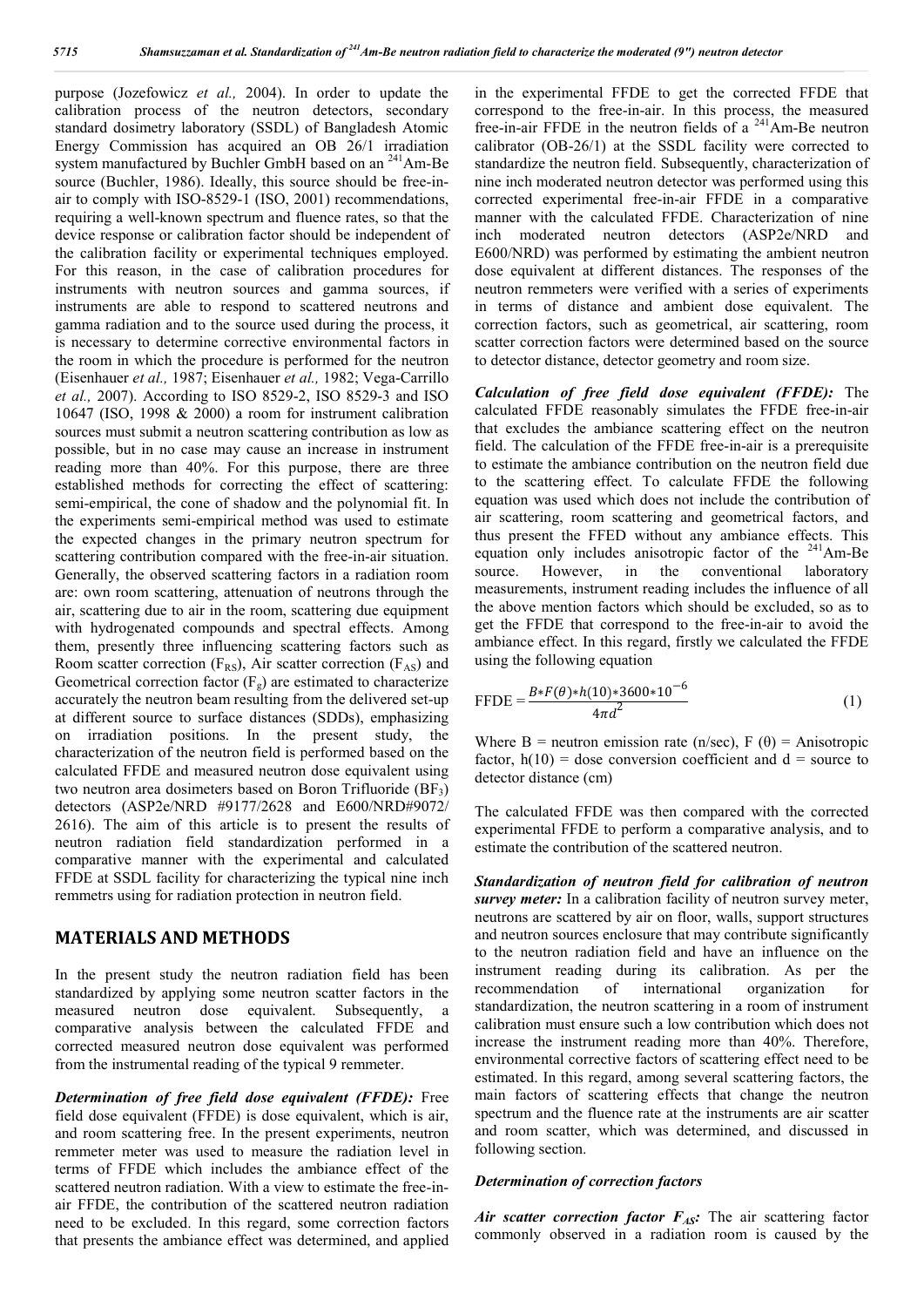attenuation of neutron through air and neutron scattering due to air in the room. The air scatter correction factor was determined by using the equation as mentioned bellow.

$$
F_{AS} = 1 + [AS (%/m)]*d
$$
 (2)

Where, 'd' is the source to detector distance in meter, and AS  $(\frac{6}{m})$  is the air scatter per meter. The air scatter fraction per meter AS (%/m) signifies that air in-scatter component is scattered neutrons, which could reasonably strike the instrument and contribute to its reading. The air out-scatter component is the air attenuated neutrons in the facility. Air in scatter is approximately two times of air-out-scatter. The value of AS(%/m) was used 1.01 as recommended by ISO for typical 9 remmeter with <sup>241</sup>Am-Be source.

*Room scatter correction factor*  $F_{RS}$ : The room scattering factor commonly observed in a radiation room is the scattering from room's own wall and scattering due to equipment. Room scatter correction factor  $F_{RS}$  was calculated from an equation which is given below (Lim *et al.,* 2005).

$$
F_{RS} = 1 + [S (%/m2)] d2
$$
 (3)

Where, d is the source to detector distance, S  $(\frac{\%}{m^2})$  is the fractional room scatter contribution per meter<sup>2</sup> at unit sourcedetector distance, which gives the fractional room scatter contribution at unit source-detector distance. To calculate [S  $(\frac{\%}{m^2})$ ] we used a semi-empirical method with using the following equation:

$$
R_{c1} = R_0/d^2 + R_s
$$
  
\n
$$
R_{c1} * d^2 = R_0 (1 + S.d^2) \text{ here, } S = R_s/R_0
$$
 (4)

Where,  $R_{c1}$  = detector response (corrected for air scatter and geometrical effect between source and detector),  $R_0$  = calculated detector response due to direct neutron only,  $R_s$  = response to room scattered neutron. S= fractional room scatter contribution at unit source-detector distance.

Plotting  $R_{c1}$ <sup>\*</sup>d<sup>2</sup> vs d<sup>2</sup> should result in a straight line with intercept  $R_0$  and slope  $R_0S$ . From this plotted graphs (discussed in results part), we found two fitted equations,  $R_{c1}$ <sup>\*</sup>d<sup>2</sup> = 12.01521+0.1329\*d<sup>2</sup> and  $R_{c1}$ \*d<sup>2</sup> = 11.90486+0.24841\*d<sup>2</sup>, respective to two neutron detectors, ASP2e/NRD and E600/NRD. Thus, the room scatter correction coefficient 'S' can be determined by using these two fitted equations. The calculated value of  $[S (9/2) ]$  for neutron survey meters are 0.0111 and 0.0209 respectively. Applying the values of [S  $(\frac{\%}{m^2})$ ] in equation (3), the room scattering factors were determined for different distances as presented in Table 1.

*Geometrical correction factor*  $F_{\text{g}}$ : For a spherical detector and a point isotropic neutron source, the response of the device is increased by a factor of  $1+\delta^*(r/2d)^2$ . The term  $r^2/4d^2$  is the additional fractional number of neutrons entering the detector volume, and the parameter  $\delta$  attempts to account for the relative effectiveness of these extra neutrons in producing a response in the detector. The above factors are expressed in terms of a correction factor, known as geometrical correction factor. The geometrical correction factor is represented in a form of equation, given as below

 $F_{\sigma} = 1 + \delta^{*}(r/2d)^{2}$ 

$$
= 1 + \delta_*(a^2 + b^2)/(2d)^2
$$
 (5)

Where 'r' is the distance between the source center and the effective point of the detector,  $\delta$  is the neutron effectiveness parameter ( $\delta$ = 0.5 for 9" remmeter), 'd' (cm) is the source to detector distance, 'a' is the radius of the detector  $(a = 11.43)$ cm), b is the radius of the source ( $b = 1.5$  cm). This factor is useful to calculate the deviation from inverse square law. This expression of geometrical factor is termed as Axton's formula which is applicable for a point source irradiating a spherical detector.

*Anisotropic factor F1 (θ):* Commercially manufactured radioactive neutron sources are generally cylindrical and doubly encapsulated in order to prevent leakage, so the emission varies with the effective path length through the encapsulation, and hence is not isotropic. Thus, a factor of anisotropic emission needs to be used. A fixed value of  $F_1(\theta)$ is used (Lim and Chang, 2005) in the present study for  $241$ Am-Be source which is given as

$$
F_1(\theta) = 1.036\tag{6}
$$

*Determination of corrected FFDE (R<sub>c</sub>):* The corrected FFDE was determined by dividing the instrument reading (R) with all the correction factors (i.e.,  $F_{g}$ ,  $F_{AS}$ ,  $F_{RS}$ ) to determine the scatter-corrected delivered dose for a passive detector.

Where, total correction  $(T_c) = F_g.*F_{AS}.*F_{RS}$ 

*Determination of calibration factor (CF):* To calibrate a remmeter using a neutron field, it is required to verify its response in a reference irradiation position of a calibrator facility. In the present experiments, remmeter was placed at a distance of 59.5 cm, i.e., a shortest distance, where solid angle fully covers the detector which positioned at a certain vertical height, along the central beam line. Then, the remmeter turns on by setting the measurement option at rate mode. The camera focus was adjusted to visualize the remmeter scale for accurately record the detector reading while exposed. The background reading was recorded prior to commence the exposure. Then the control panel of neutron source  $(^{241}Am-Be)$ was switched on to operate the source in exposure position. Subsequently, remmeter reading of FFDE was monitored through CCTV to observe the meter response, and the calibration factor (CF) of the remmeter for the moderated neutron was determined. The calibration factors of the neutron remmeters were determined in terms of the calculated FFDE and the corrected FFDE  $(R_c)$  by using the following relation. Based on the estimated CFs, the corresponding response factors of each remmeter were determined that compiles the ICRP recommendation for a neutron detector to be used for area monitoring.

 $CF = \frac{Calculated$  Free Field Dose Equivelent (FFDE) Corrected Free Field Dose Equivelent  $(R_c)$ 

*Uncertainty assessment for neutron dose measurement with typical 9" remmeter:* The measurement uncertainty in the neutron field dosimetry was estimated by following the conventional statistical method (IAEA, 2008). The measurement uncertainty for the neutron dosimetry was estimated in terms of Type A uncertainty, and systematic uncertainty (i.e instrumental) was estimated in terms of Type B uncertainty for the current experimental setup. Then Type A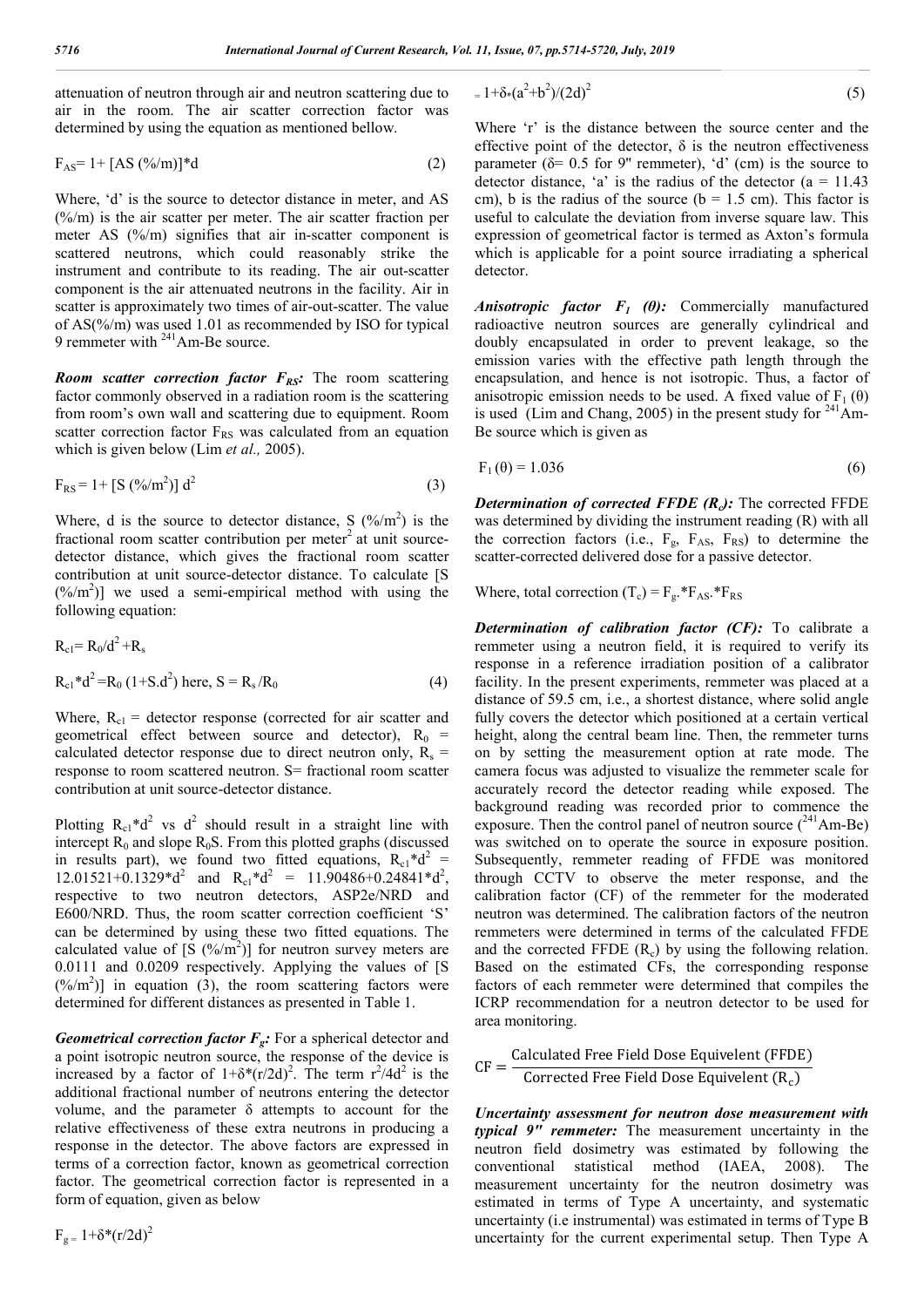and Type B uncertainties are combined by using the statistical rules to estimate the combined uncertainty as given bellow.

$$
u_c = (A^2 + u_B^2) \tag{7}
$$

#### *Description of the neutron calibration facility of SSDL*

*Characteristics of the 241Am-Be neutron source of OB 26/1 Calibrator:* The schematic view of the neutron calibrator or system at SSDL is shown in Fig. 1.It provides biological protection against the radiation produced by the <sup>241</sup>Am-Be neutron source. It consists mainly of a cylindrical polyethylene  $(\rho_{PE} = 0.92 \text{ gm}^3)$  container enveloped with thin layers of lead  $(\rho_{\text{Pb}} = 11.3 \text{ gm}^3)$ , cadmium  $(\rho_{\text{Cd}} = 8.8 \text{ gm}^3)$  and stainless steel  $(s<sub>ss</sub> = 7.9 \text{ gm}^3)$ , successively. The neutron source is radially positioned along the beam channel. The channel of 15.5 cm diameter is closed with a polyethylene stopper which has to be removed before starting calibration. An Amersham capsule with its three pellet-source of <sup>241</sup>Am-Be (, *n*) of 185 GBq global activity (5 Ci), is mounted within the irradiator. The cylindrical source is doubly encapsulated in welded stainless steel of 1.2 mm thickness. The outer dimensions of the capsule are 60 mm long and 30 mm in diameter. The radioactive source is placed in a vertically positioned channel and is lifted into the irradiation position by means of a motor drive. The source irradiation position is0.504 m above the floor.



**Figure 1. Schematic view of 241Am-Be neutron calibrator OB 26/1 (dimensions are in mm)**

*Calibration room:* The calibrator has been installed at the south-east corner of the SSDL calibration room depicted in Fig. 2.This room is 845 cm long, 630 cm wide and 333.5 cm high. The concrete shielding walls of this room is 65.5 cm thick with 24 cm thick ceiling and floor. The room has a single iron door with 210 cm high and 148 cm wide. This door consists of a lead slab of 2 cm thickness sandwiched between two sheets of stainless steel of 1.6 cm thickness. The stand which is presently used for positioning of the device to be calibrated is a wooden desk.



**Figure 2. Structural geometry of the SSDL calibration room (Dimensions are in cm)**

## **RESULTS AND DISCUSSION**

The neutron fields of a <sup>241</sup>Am-Be neutron calibrator (OB-26/1) were characterized in terms of calculated FFDE and measured FFDE (i.e., ambient dose equivalent) at different distances. In this regard several correction factors such as geometrical, air scattering, room scatter correction factors were determined and found varying with source to detector distance, detector geometry and room size. The air scattering factor and room scatter factors lie in between 1.004 to 1.018, and 1.004 to 1.044 at a distance from 0.595 m to 2.0 m respectively whereas, the geometrical correction factor was found in between 1.0004 to 1.005, as shown in Table 1. The room scatter factors presented in Table 1 were determined based on the estimation of the room scatter per  $m^2$  [i.e., S (%/m<sup>2</sup>)] from the fitted equation of Fig. 3 (a) and (b). From this fitted equations, the S  $(\frac{\%}{m^2})$  values of 0.0111 and 0.0209 were calculated for the two remmeters (ASP2e/NRD and E600/NRD), respectively. Then, room scattering factors were determined for different distances by applying the values of S  $(\frac{\%}{m^2})$  in equation (3), and presented in Table 1. The average response of the neutron rate meter ASP2e/NRD and E600/NRD was found to be 1.0010.162 and 1.0130.164, which meets an excellent agreement of a neutron detector to be used for area monitoring according to ICRP recommendation. The average responses of the neutron remmeters are estimated based on the calibration factors as presented in Table 1 of the subsequent section.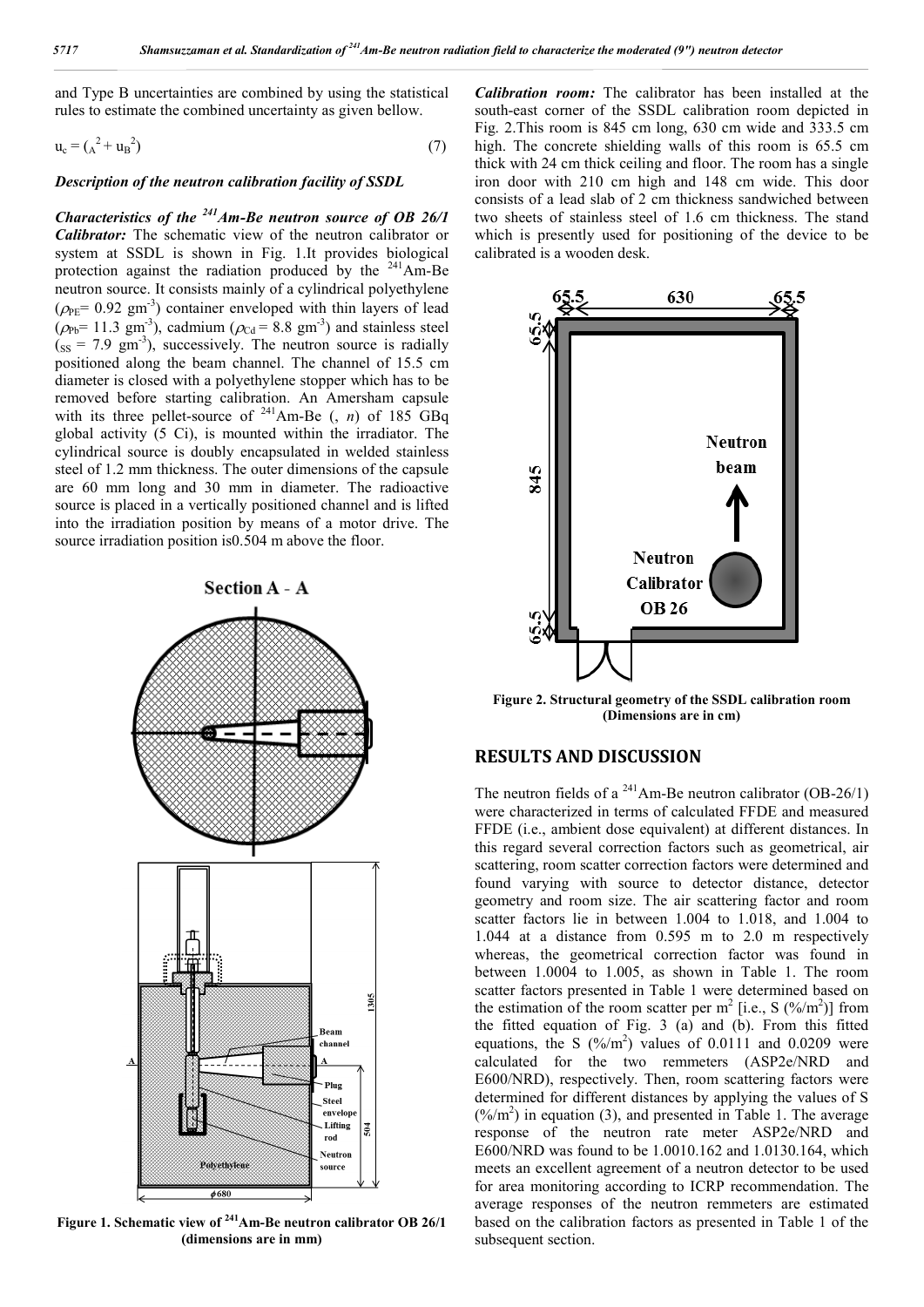| <b>Distance</b><br>(c <sub>m</sub> ) | <b>FFDE</b><br>(mR/h) | <b>Detector Reading</b><br>(mR/h) | Geometrical<br>correction factor                | Air scatter<br>fraction | <b>Room scatter</b><br>fraction | <b>Reading corrected</b><br>$R_c=R_u/F_v*F_{AS}$ | Calibration<br>factor<br>$CF = F F D E / R_c$ |  |
|--------------------------------------|-----------------------|-----------------------------------|-------------------------------------------------|-------------------------|---------------------------------|--------------------------------------------------|-----------------------------------------------|--|
|                                      |                       | $\mathbf{R}_{\mathbf{u}}$         | $F_{\rm g}$<br>Remmeter-1: ASP2e/NRD #9177/2628 | $F_{AS}$                | $F_{RS}$                        | $*_{FRS}$                                        |                                               |  |
| 59.5                                 | 34.919                | 34.040                            |                                                 | 1.005                   |                                 | 33.594                                           | 1.007                                         |  |
|                                      |                       |                                   | 1.005                                           |                         | 1.004                           |                                                  |                                               |  |
| 69.4                                 | 25.667                | 25.627                            | 1.003                                           | 1.006                   | 1.005                           | 25.261                                           | 1.026                                         |  |
| 79.4                                 | 19.609                | 19.532                            | 1.003                                           | 1.007                   | 1.007                           | 19.217                                           | 1.002                                         |  |
| 89.4                                 | 15.468                | 15.330                            | 1.002                                           | 1.077                   | 1.009                           | 15.048                                           | 1.004                                         |  |
| 99.4                                 | 12.512                | 12.371                            | 1.002                                           | 1.009                   | 1.011                           | 12.111                                           | 1.009                                         |  |
| 109.4                                | 10.329                | 10.265                            | 1.001                                           | 1.010                   | 1.013                           | 10.019                                           | 1.011                                         |  |
| 119.4                                | 8.671                 | 8.645                             | 1.001                                           | 1.011                   | 1.016                           | 8.411                                            | 1.006                                         |  |
| 129.4                                | 7.383                 | 7.385                             | 1.001                                           | 1.012                   | 1.019                           | 7.159                                            | 1.003                                         |  |
| 140.0                                | 6.307                 | 6.271                             | 1.001                                           | 1.013                   | 1.022                           | 6.055                                            | 0.999                                         |  |
| 150.0                                | 5.494                 | 5.540                             | 1.007                                           | 1.014                   | 1.025                           | 5.328                                            | 1.006                                         |  |
| 160.0                                | 4.829                 | 4.768                             | 1.001                                           | 1.015                   | 1.028                           | 4.566                                            | 0.992                                         |  |
| 170.0                                | 4.277                 | 4.450                             | 1.001                                           | 1.016                   | 1.032                           | 4.199                                            | 1.013                                         |  |
| 180.0                                | 3.816                 | 3.913                             | 1.001                                           | 1.017                   | 1.036                           | 3.713                                            | 0.971                                         |  |
| 190.0                                | 3.424                 | 3.528                             | 1.001                                           | 1.018                   | 1.040                           | 3.301                                            | 0.971                                         |  |
| 200.0                                | 3.091                 | 3.194                             | 1.000                                           | 1.019                   | 1.044                           | 3.001                                            | 0.968                                         |  |
|                                      |                       |                                   | Remmeter-2: E600/NRD #9072/2616                 |                         |                                 |                                                  |                                               |  |
| 59.5                                 | 34.919                | 34.416                            | 1.005                                           | 1.005                   | 1.007                           | 33.848                                           | 1.015                                         |  |
| 69.4                                 | 25.667                | 25.483                            | 1.003                                           | 1.006                   | 1.010                           | 25.001                                           | 1.007                                         |  |
| 79.4                                 | 19.609                | 19.621                            | 1.003                                           | 1.007                   | 1.013                           | 19.187                                           | 0.999                                         |  |
| 89.4                                 | 15.468                | 14.271                            | 1.002                                           | 1.077                   | 1.017                           | 13.900                                           | 1.084                                         |  |
| 99.4                                 | 12.512                | 12.441                            | 1.002                                           | 1.009                   | 1.021                           | 12.064                                           | 1.006                                         |  |
| 109.4                                | 10.329                | 10.452                            | 1.001                                           | 1.010                   | 1.025                           | 10.085                                           | 0.988                                         |  |
| 119.4                                | 8.671                 | 8.739                             | 1.001                                           | 1.011                   | 1.030                           | 8.386                                            | 0.992                                         |  |
| 129.4                                | 7.383                 | 7.418                             | 1.001                                           | 1.012                   | 1.035                           | 7.135                                            | 0.987                                         |  |
| 140.0                                | 6.307                 | 6.450                             | 1.001                                           | 1.013                   | 1.041                           | 6.113                                            | 0.978                                         |  |
| 150.0                                | 5.494                 | 5.620                             | 1.007                                           | 1.014                   | 1.047                           | 5.290                                            | 0.978                                         |  |
| 160.0                                | 4.829                 | 4.997                             | 1.001                                           | 1.015                   | 1.054                           | 4.671                                            | 0.966                                         |  |
| 170.0                                | 4.277                 | 4.500                             | 1.001                                           | 1.016                   | 1.060                           | 4.175                                            | 0.951                                         |  |
| 180.0                                | 3.816                 | 4.000                             | 1.001                                           | 1.017                   | 1.068                           | 3.682                                            | 0.954                                         |  |
| 190.0                                | 3.424                 | 3.567                             | 1.000                                           | 1.018                   | 1.075                           | 3.257                                            | 0.960                                         |  |
| 200.0                                | 3.091                 | 3.270                             | 1.000                                           | 1.019                   | 1.084                           | 2.961                                            | 0.945                                         |  |

**Table 2. Uncertainty assessment for neutron field measurement with typical 9 remmeters**

|                       |                                               | Uncertainty $(\% )$                   | Combined uncertainty (%)       |                                 |       |       |                   |  |
|-----------------------|-----------------------------------------------|---------------------------------------|--------------------------------|---------------------------------|-------|-------|-------------------|--|
| Uncertainty           | <b>Field of uncertainty</b>                   | <b>Remmeter-1</b><br>(S/N: 9177/2628) | Remmeter-2<br>(S/N: 9072/2616) | <b>Remmeter-1</b><br>Min<br>Max |       | Min   | Remmeter-2<br>Max |  |
| Type A                | Geometrical correction, F <sub><i>o</i></sub> | 0.12                                  | 0.12                           |                                 |       |       |                   |  |
| Type A                | Air scatter correction, F <sub>AS</sub>       | 0.45                                  | 0.45                           |                                 |       |       |                   |  |
| Type A                | Room scatter correction, $F_{RS}$             | 1.28                                  | 1.28                           |                                 |       |       |                   |  |
| Type A                | Detector response                             | $0.58$ (Min)<br>$1.44$ (Max)          | $0.61$ (Min)<br>$1.56$ (Max)   |                                 |       |       |                   |  |
| Type A                | Half life                                     | 0.16                                  | 0.16                           |                                 |       |       |                   |  |
| Type B                | coefficient<br>Conversion                     | 0.40                                  | 0.40                           | 0.755                           | 2.123 | 0.775 | 2.495             |  |
| Type B                | Neutron emission rate, B                      | 0.10                                  | 0.10                           |                                 |       |       |                   |  |
| Type B                | Anisotropy factor, $F_1(\theta)$              | 0.90                                  | 0.90                           |                                 |       |       |                   |  |
| Type B<br>Distance, d |                                               | $0.20$ (Min)                          | $0.20$ (Min)                   |                                 |       |       |                   |  |
|                       |                                               | $0.30$ (Max)                          | $0.30$ (Max)                   |                                 |       |       |                   |  |
| Type B                | Detector positioning                          | $0.20$ (Min)                          | $0.20$ (Min)                   |                                 |       |       |                   |  |
|                       |                                               | $0.30$ (Max)                          | $0.30$ (Max)                   |                                 |       |       |                   |  |

Min: minimum; Max: Maximum



**Figure 3. Graphical plots used to calculate [RS (%/m2 )] from the fitted equations for remmeter (a) ASP2e/NRD and (b) E600/NRD**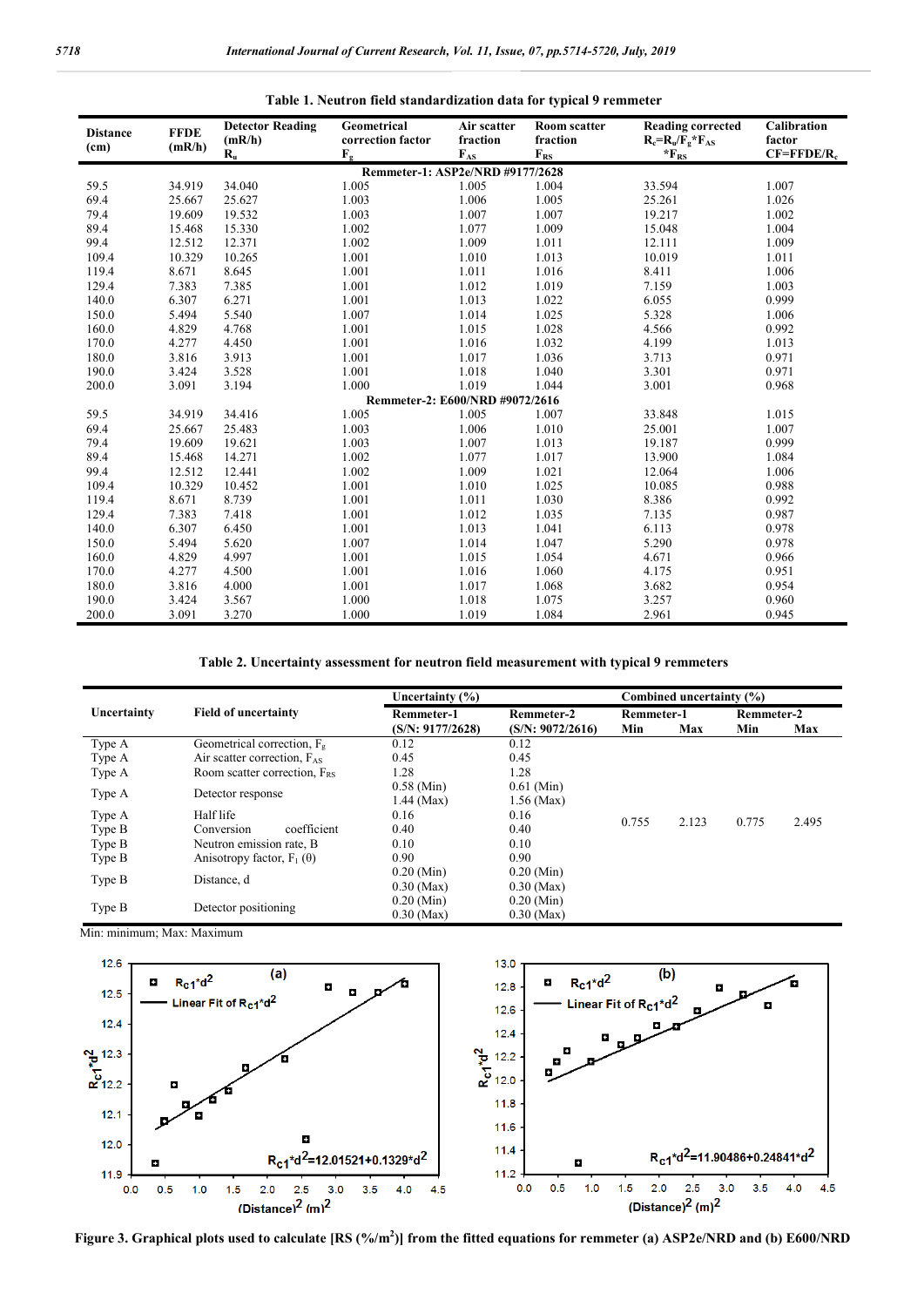*Calibration of neutron 9 Remmeter:* The calibration factors of the typical nine inch remmeters (S/N. 9177/2628 and 9072/2616) were determined and presented in Table 1. Prior to estimate these calibration factors, remmeters responses were verified in a reference irradiation position of the calibrator facility. In the present experiments, remmeter was placed at a shortage distance 59.5 cm to ensure that the beam solid angle fully covered with a vertical height as adjusted to the detector along the central beam line. The calibration factors of the remmeters are useful indicator to check the consistency between the calculated free field dose equivalent (FFDE) and the corrected free field dose equivalent  $(R_c)$  as presented in Table 1. From this table it is seen that the calculated CF values are very close to the unit value and hence indicates a good agreement between calculated FFDE and corrected dose equivalent (i.e.,  $R_c$ ). Therefore, this assured that the presently scattered contribution is relatively small in the measured neutron dose equivalent for the present ambient condition.

*Comparison of measured dose equivalent rates and calculated FFDE rates:* The free field dose equivalent (FFDE) rates were calculated based on the Equation 1 to estimate the dose equivalent rate due to neutrons from the source alone, and hence in the absence of background caused by neutrons scattered into the detection instrument from the walls, air in the room, source support and background from the sources in the shielded OB 26/1 irradiator. This calculated FFDE reasonably simulates the FFDE free-in-air that excludes the ambiance scattering effect on the neutron field. Thus, the calculated FFDE free-in-air was used as a baseline to estimate the ambiance contribution on the neutron field scattering. Subsequently, FFDE was determined experimentally that includes the background caused by neutrons scattered in the laboratory ambiance. Then, the calculated FFDE rates were compared with the measured dose equivalent as shown in Fig. 4 and Fig. 5. This comparison between the calculated FFDE and the measured dose equivalent at a given location in the neutron source room served as a measure of the relative contribution of the neutrons scattered from the walls, ceiling, floor, air in the room, and any other structures in the calibration room. The Fig. 4 shows the ratio of the measured dose equivalent rate to calculated FFDE rate for the moderated <sup>241</sup>Am-Be spectra at different source to detector distances. From this figure it is obvious that the scattered contribution of the neutron field due to the laboratory ambiance influence is relatively small at all the distances.

The comparative variation of the calculated FFDE and measured dose equivalent of the neutron field with distances indicates a similar trend with small difference between them, and hence points to an insignificant contribution of the scattered neutron for the present ambient condition. The graphical view of this comparative assessment is shown in Fig. 5 for remmeter (a) ASP2e/NRD#9177/2628 and E600/NRD# 9072/2616.

*Estimation of Uncertainty:* In the present study the combined uncertainty of neutron field for the measurement was estimated based on the type A and type B uncertainty of the scatter factors and other influence quantities on the typical 9" remmeters. The combined uncertainty was determine by combining the Type A and Type B uncertainties with using the statistical rules (Eq. 7). The estimated combined uncertainty  $(k=1)$  for the measurement are presented in Table 2.



**Figure 4. Ratio of measured dose rate (uncorrected) to FFDE for remmeter (a) ASP2e/NRD and (b) E600/NRD.**



**Figure 5. Comparative variation of radiation dose rates with SSD (a) remmeter (a) ASP2e/NRD and (b) E600/NRD.**